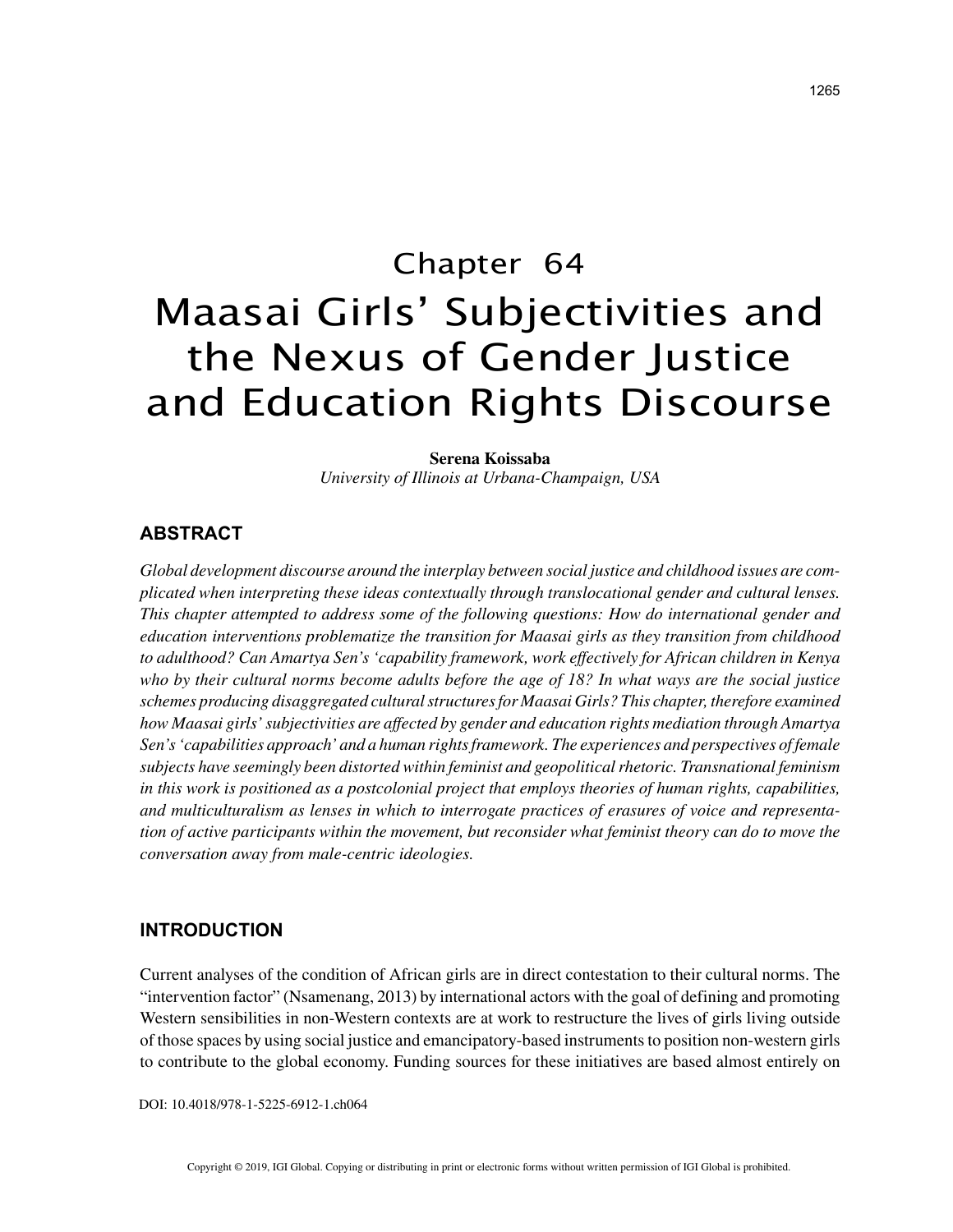foreign aid (Nsamenang, 2013) with development ideologies regarding 'children' and their wellbeing, which in some ways reflects a poor attitude towards African social systems. The critique of these African social systems are framed around human rights and multiculturalism binaries that do not consider global hegemonic forces and these forces tend to produce structural inequalities that disrupt the lives of the people they claim to desire to help (Tamale, 2013) There is a movement of neoliberal "market-oriented politics" (Kjørholt, 2013), connected to gender and education rights discourses that shape how African girlhood is imagined. Education is seen globally as the mechanism for economic growth worldwide. Youth from aboriginal settings are situated between concepts of human-child rights and human capital strategies. Maasai females live in a communitarian social ontology which means that members of the community participate as a political collective to design their shared knowledge of social goods and standards (Kang, 2008). There are disadvantages to the distribution of power both in and outside of the political community for women and girls.

This interpretation of Maasai girls' rights to gender justice and education is framed using a 'capabilities approach' and a sociological analysis to conceptualise their childhood. Traditionally, Maasai girls transition into adulthood at puberty. This is problematic due to theoretical and practical implications regarding children's rights and considerations of the complexities of the sociological norms in which they live. Standards for the transition to adulthood should be reconsidered in light of international human rights and children's rights precepts as enshrined in the UN Convention on the Rights of the Child, and congruent to various processes and definitions of childhoods globally. Sen's (1999)'s capability approach does not limit what 'freedom' means in terms of a child's development, access to jurisprudence, or enacting their own agency when desired (Peleg, 2013). Global development discourse around the interplay between social justice and childhood issues are complicated when interpreting these ideas contextually through global and local gender and cultural lenses. For example, how do international gender and education interventions problematize the transition for Maasai girls as they transition from childhood to adulthood? Can the Sen's capability approach be effective for African females who by their cultural norms become adults before the age of 18? In what ways are social justice schemes producing disaggregated cultural structures for Maasai Girls? This chapter sought to establish an understanding of how the Maasai girls' subjectivities are constructed by gender and education rights mediation by looking at childhood through Sen's capabilities approach, multiculturalism, and the human rights framework.

## **BACKGROUND**

## **Fieldwork**

My fieldwork with Maasai schoolgirls began in the Maasai Mara Game Reserve in Kenya. The field site for my initial research took place in Narok County from 2000-2006 with follow-up interviews from 2007 to the present. I conducted interviews with both women and men on their views concerning female circumcision as well as laws passed by the Kenyan government to restrict customary rituals. My primary research site was the Maasai Mara Game Reserve. The Maasai Mara is a challenging site to conduct research regarding FGM because of the amount of tourism and external influences from outsiders. I attended numerous circumcision ceremonies for both boys and girls while having the opportunity to talk to them and the community about the meanings of this ritual before and after the event. During the first six years of my fieldwork, I was further involved in establishing two primary schools that are located in